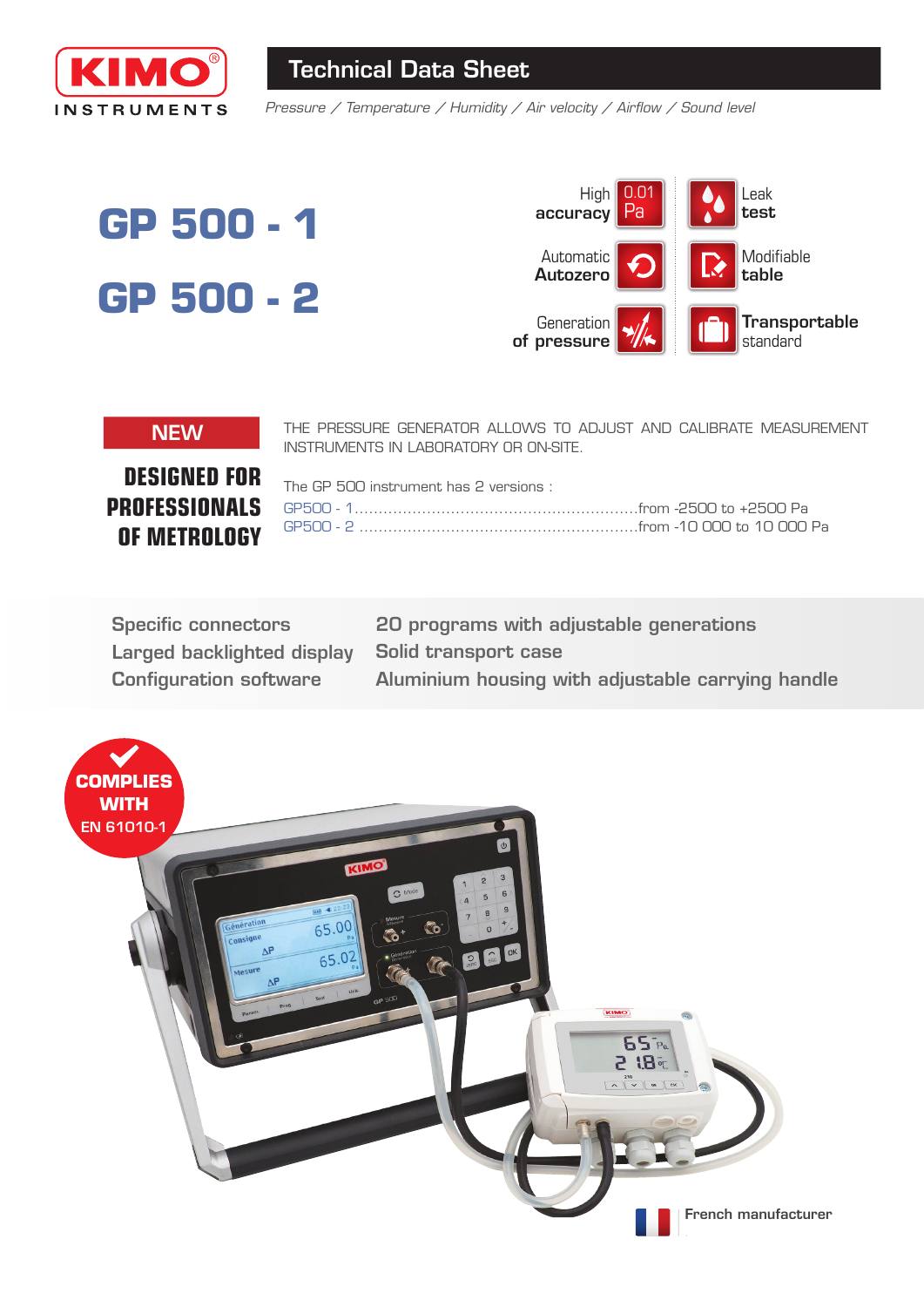# **FEATURES**

GP 500 - 2

Units

#### **MAIN TECHNICAL FEATURES**

| <b>Display</b>                            | <b>Backlighted graphical LCD</b>                 |
|-------------------------------------------|--------------------------------------------------|
|                                           | $Size \cdot 85 \times 51$ mm                     |
|                                           | Resolution: 240 x 180 pixels                     |
| Measuring ports connection                | Ribbed connectors Ø 4x7 mm tubes                 |
| Generation ports connection               | Quick-coupling connectors DN2.7                  |
| Power supply                              | 100 - 240 Vac ±10% / 50-60 Hz or on batterry     |
| Consumption                               | 19 W                                             |
| Battery life                              | 8 hours                                          |
| PC interface                              | <b>USB</b>                                       |
| Operating temperature                     | From 0 to $+50^{\circ}$ C                        |
| Storage temperature                       | From $-10$ to $+70^\circ$ C                      |
| Fnvironment.                              | Air, non-aggressive gases, non-corrosive gases   |
| Languages                                 | French, English                                  |
| Weight                                    | $4.5$ kg                                         |
| Conformity                                | <b>EMC 2004/108/CE and EN 61010-1 directives</b> |
| Fuse on the phase and on the neutral      | Time delay 1 A 250 V                             |
| Instrument to connect to earth protection |                                                  |

#### TECHNICAL FEATURES IN PRESSURE MEASUREMENT AND PRESSURE GENERATION

| GP 500 - 1              |                                                     |
|-------------------------|-----------------------------------------------------|
| Measuring range         | From -2500 to +2500 Pa                              |
| Accuracy*in measurement | $\pm$ [0.15%   Reading value   +0.8] Pa             |
| Generation Range        | From -5 to -2500 Pa and from +5 to +2500 Pa         |
| Accuracy*in generation  | From $+5$ to $+2500$ Pa : $+1$ Pa                   |
| Resolution              | From -2500 to -1000 Pa: 1 Pa                        |
|                         | From -1000 to -100 Pa : <b>0.1 Pa</b>               |
|                         | From -100 to +100 Pa : 0.01 Pa                      |
|                         | From $+100$ to $+1000$ Pa : 0.1 Pa                  |
|                         | From $+1000$ to 2500 Pa : 1 Pa                      |
| Autozero                | Automatic                                           |
|                         | Manual (via keypad)                                 |
| Units                   | Pa, daPa, hPa, mmH <sub>2</sub> 0, mmHg, mbar, inWg |

| Measuring range                     | From -10 000 to +10 000 Pa                 |
|-------------------------------------|--------------------------------------------|
| Accuracy* in measurement            | $\pm$ [0.15%   Reading value] +6 Pa) Pa    |
| Generation range                    | From -10 000 to -50 Pa and                 |
|                                     | from +50 to +10 000 Pa                     |
| Accuracy <sup>*</sup> in generation | From -10 000 to -50 Pa : $±10$ Pa          |
|                                     | From $+50$ to $+1000$ Pa : 1 Pa            |
|                                     | From $+1000$ to $+10000$ Pa : <b>10 Pa</b> |
| Resolution                          | From -10 000 to -1000 Pa : 1 Pa            |
|                                     | From -1000 to -100 Pa : 0.1 Pa             |
|                                     | From -100 to +100 Pa : $0.01$ Pa           |
|                                     | From $+100$ to $+1000$ Pa : 0.1 Pa         |
|                                     | From $+1000$ to $+10000$ Pa : 1 Pa         |
| Autozero                            | Automatic                                  |
|                                     | Manual (keypad)                            |

#### **2 operating** modes

- MEASUREMENT
- GENERATION

#### GP 500 INSTRUMENT IS SUPPLIED  $WITH:$

- 2 x 1 m of silicone tube
- A power supply cable
- 1 USB cable
- Configuration software
	- 2 quick-coupling DN 2.7
	- Calibration certificate
	- User manual

#### **MAINTENANCE**

We carry out calibration, adjustment and maintenance of your devices to guarantee a constant level of quality of your measurements. As part of quality assurance standards, we recommend you to carry a yearly checking.

#### **WARRANTY**

Instruments have 1-year guarantee for any man facturing defect (return to our After-Sales Service required for appraisal).





#### Pa, daPa, hPa, mmH<sub>2</sub>O, mmHg, mbar, inWg

\*All the accuracies indicated in this technical datasheet were stated in laboratory conditions, and can be guaranteed for measurements carried out in the same conditions, or carried out with calibration compensation.